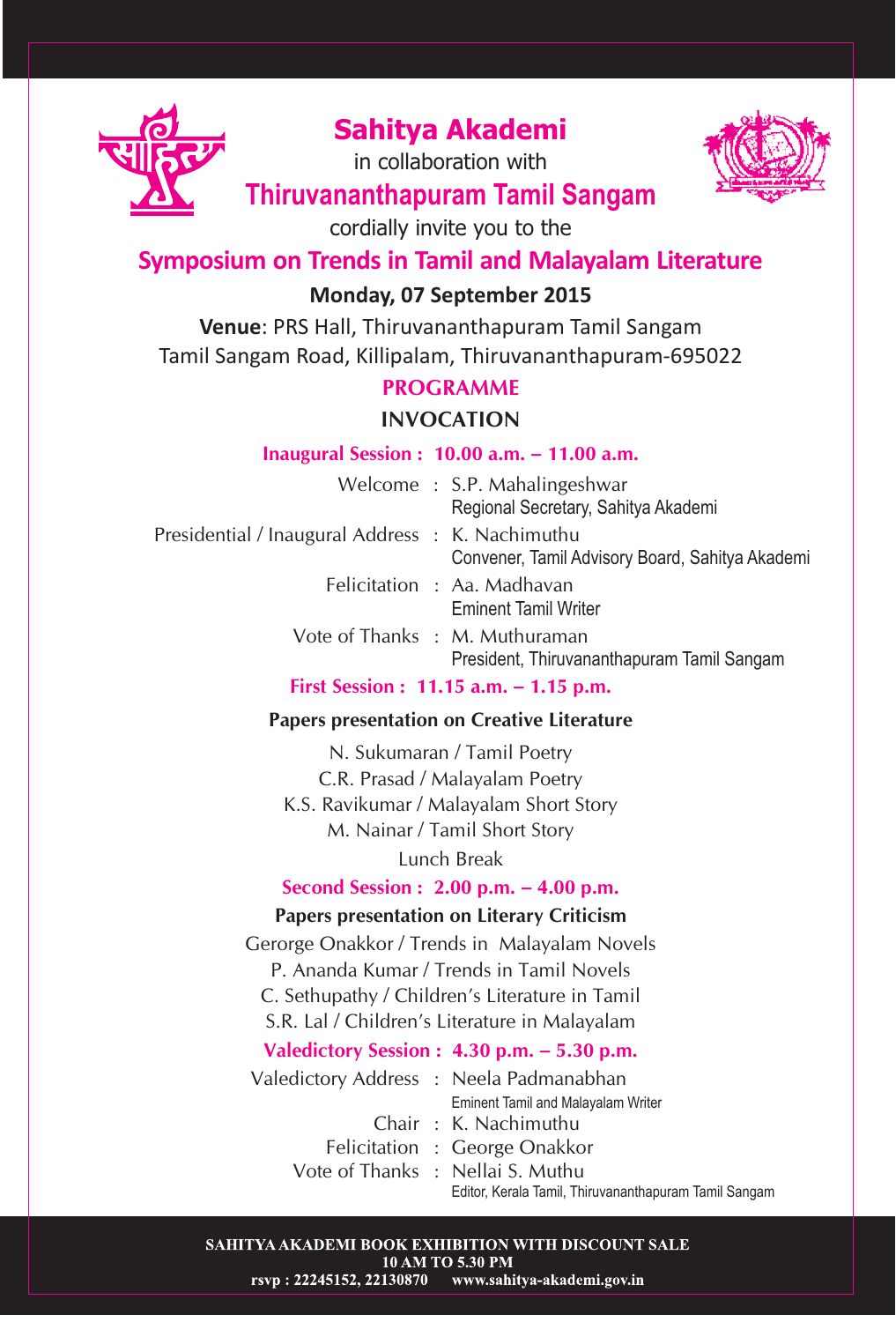

## സാഹിത്യ അക്കാദമിയുടെയും

തിരുവനന്തപുരം തമിഴ് സംഘത്തിന്റെയും

.<br>സംയുക്താഭിമുഖ്യത്തിൽ സംഘടിപ്പിക്കുന്ന സിമ്പോസിയം

## തമിഴ് - മലയാളം സാഹിത്യത്തിലെ പ്രവണതകൾ 2015 സെപ്തംബർ 7 തിങ്കളാഴ്ച

സ്ഥലം : പി.ആർ. എസ്. ഹാ $\infty$ , തിരുവനന്തപുരം തമിഴ് സംഘം തമിഴ് സംഘം റോഡ്, കിള്ളിപ്പാലം, തിരുവനന്തപുരം–695 002

## കാരൃപരിപാടിക $\infty$

### പ്രാർത്ഥന

#### ഉദ്ഘാടന സെക്ഷൻ : രാവിലെ 10.00 മണി മുതൽ 11 മണി വരെ

|                                                        |  | സ്വാഗതം : എസ്.പി. മഹാലിംഗേശ്വർ<br>റീജിയണൽ സെക്രട്ടറി, സാഹിത്യ അക്കാദമി    |  |  |  |  |
|--------------------------------------------------------|--|---------------------------------------------------------------------------|--|--|--|--|
| അദ്ധ്യക്ഷ പ്രസംഗവും  / ഉദ്ഘാടനവും  :  കെ. നാച്ചിമുത്തു |  | കൺവീനർ, തമിഴ് അഡ്വൈസറി ബോർഡ്, സാഹിത്യ അക്കാദമി                            |  |  |  |  |
| ആശംസാ പ്രസംഗം : ആ. മാധവൻ                               |  | പ്രശസ്സ തമിഴ് എഴുത്തുകാരൻ                                                 |  |  |  |  |
|                                                        |  | നന്ദി പ്രകാശനം  :  എം. മുത്തുരാമൻ<br>പ്രസിഡന്റ്, തിരുവനന്തപുരം തമിഴ് സംഘം |  |  |  |  |
| രാവിലെ 11.15 മണി മുതൽ 1.15 മണി വരെ                     |  |                                                                           |  |  |  |  |

#### പേപ്പർ അവതരണം : സൃഷ്ടിപരമായ സാഹിത്യം

എൻ. സുകുമാരൻ, / തമിഴ് കവിതയെക്കുറിച്ച് സി.ആർ. പ്രസാദ് / മലയാളം കവിതയെക്കുറിച്ച് കെ.എസ്. രവികുമാർ / മലയാളം ചെറുകഥ എം. നയിനാർ / തമിഴ് ചെറുകഥ

#### ഉച്ച ഭക്ഷണം

#### രണ്ടാം സെക്ഷൻ : പകൽ 2.00 മണി മുതൽ 4.00 മണി വരെ

#### പേപ്പർ അവതരണം : സാഹിതൃ വിമർശനം

ജോർജ്ജ് ഓണക്കൂർ / മലയാള നോവലിലെ പ്രവണതക $\infty$ പി. അനന്ദ കുമാർ / തമിഴ് നോവലിലെ പ്രവണതക $\infty$ സി. സേതുപതി / ബാലസാഹിത്യം തമിഴിൽ എസ്.ആർ. ലാൽ / ബാലസാഹിത്യം മലയാളത്തിൽ

#### സമാപന സമ്മേളനം : വൈകു. 4.30 മണി മുതൽ 5.30 മണി വരെ

| സമാപന പ്രഭാഷണം : നീല. പത്മനാഭൻ | പ്രശസ്സ തമിഴ്–മലയാദ് സാഹിത്യകാരൻ                |
|--------------------------------|-------------------------------------------------|
|                                | ചെയർ : കെ. നാച്ചിമുത്തു                         |
|                                | ആശംസാ പ്രസംഗം   :     ജോർജ്ജ് ഓണക്കുർ           |
|                                | കൃതജ്ഞത : നെല്ലൈ എസ്. മുത്തു                    |
|                                | എഡിറ്റർ, 'കേരള തമിഴ്', തിരുവനന്തപുരം തമിഴ് സംഘം |